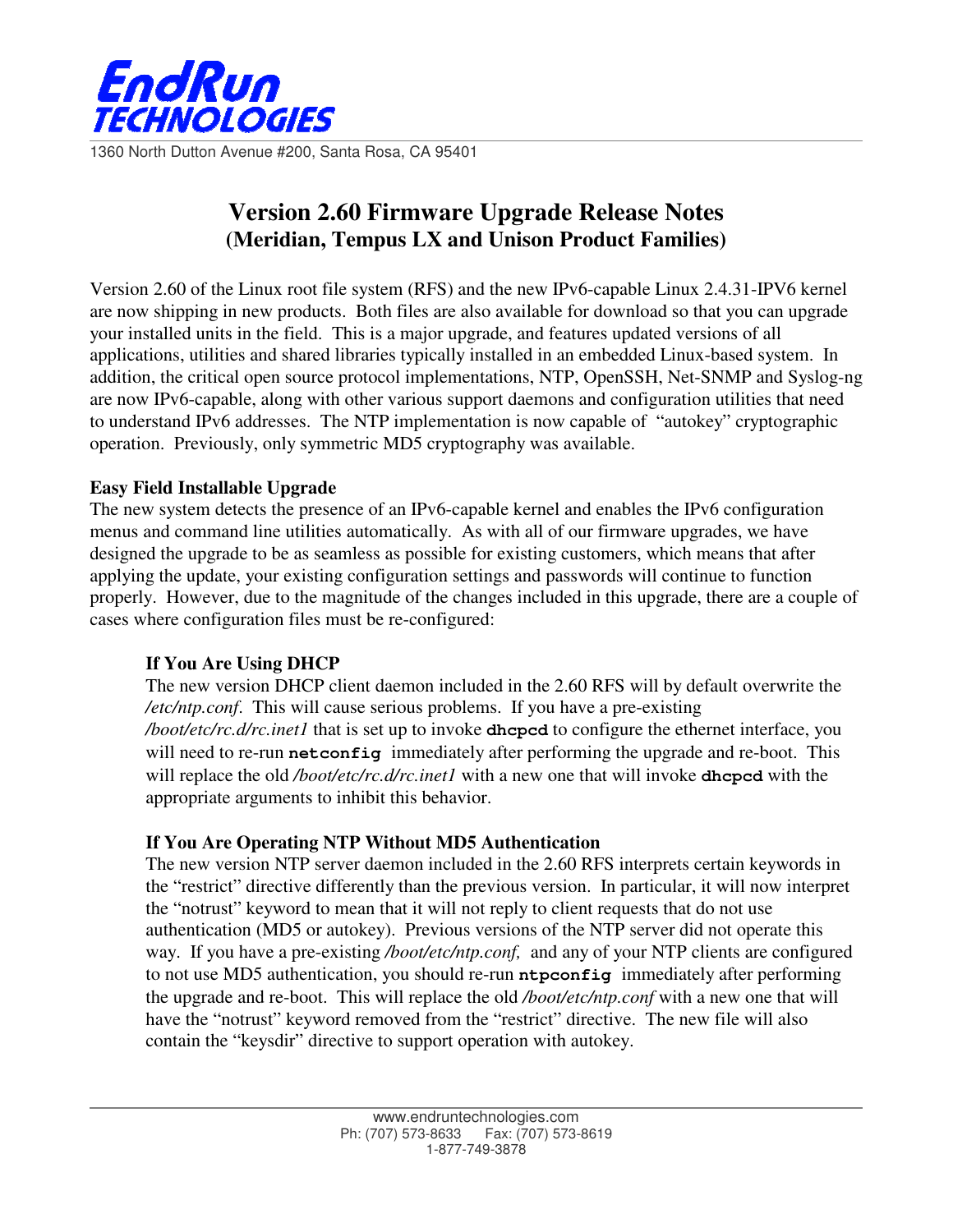

1360 North Dutton Avenue #200, Santa Rosa, CA 95401

### **Freedom of Choice**

EndRun Technologies understands that IPv6 is still in the experimental stage with essentially no mainstream deployment. Customers who are not interested in IPv6 need not perform the Linux 2.4.31- IPV6 kernel upgrade procedure, and your systems will continue to behave as before. Customers buying new products may choose to have the IPv6-capable kernel installed at the factory. The default will be the previous Linux 2.4.26 IPv4-only kernel.

#### **Performing the Upgrade**

Performing the 2.60 RFS upgrade is identical to the current procedure (see your User Manual, Appendix B, Performing the Linux/NTP Upgrade), and must be performed first if you are also planning to upgrade your kernel. The IPv6 Linux 2.4.31 kernel upgrade procedure is new, and a new utility, **upgradekernel** has been added to the 2.60 RFS to facilitate and failsafe this procedure. First you need to upload the new compressed kernel image file to a temporary location on the file system, using **scp.** (Alternatively, you could  $ftp$  from your timeserver to an ftp server on your network and download the file). Then the kernel upgrade utility is executed with a single argument passed on the command line: the path to the previously uploaded kernel image file. Like this, for example:

#### **upgradekernel /tmp/newkernelimage**

The kernel upgrade utility verifies the integrity of the file, reads the kernel version information, presents it to you and asks you to verify before replacing the old kernel image. If you verify, it will then erase the old image and write the new one in its place. The erase and write operation takes about 10 seconds. *A power failure during this time would render the unit unbootable, so it is highly advisable to plug the unit into a UPS while performing the upgrade.*

## **Enabling New IPv6 Capabilities**

The presence of an IPv6 capable kernel will automatically enable most of the new IPv6 capabilities. By default, autoconfiguration of the ethernet interface via IPv6 Router Advertisements is enabled. To disable acceptance of Router Advertisements, or to configure a static IPv6 address and default IPv6 gateway, you must either run the interactive **netconfig** script or, if your unit is so equipped, use the front-panel keypad and display. Either method will allow you to configure your ethernet interface for both IPv4 and IPv6 operation. Using the **netconfig** script has the advantage that you can also configure the hostname and domainname for the unit, as well as any nameservers you may want it to have access to.

## **OpenSSH**

Starting with the 2.60 RFS, **sshd** is no longer started by the superserver daemon, **inetd**. If you have a previously reconfigured */boot/etc/inetd.conf*, the */etc/rc.d/rc.inet2* startup script will detect it and remove the line that allows **sshd** to be started by **inetd**. By default, **sshd** is factory configured to